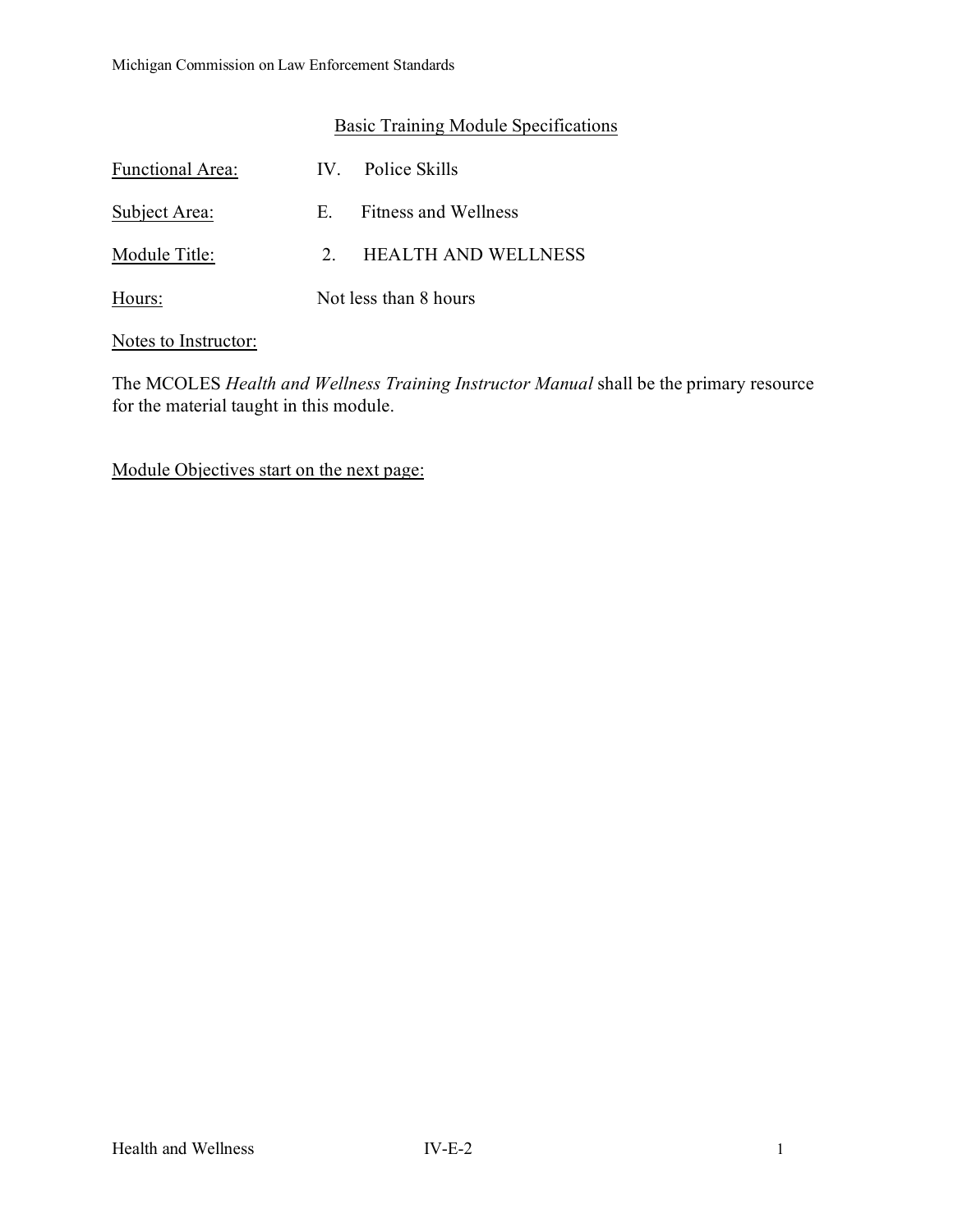Michigan Commission on Law Enforcement Standards

### IV.E.2.1. Demonstrate an Understanding of the Fundamentals of Fitness and Wellness.

#### Notes to Instructor:

Provide an overview to students that, fitness and wellness are crucial to the ability to do the job of a law enforcement officer.

- a. Identifies the relationship between fitness and wellness by:
	- (1) discussing physical fitness as related to an officer's ability to perform the job by:
		- (a) performing essential tasks, and
		- (b) improving overall performance;
	- (2) defining physical fitness;
	- (3) discriminating between health-related and skill-related components of fitness;
	- (4) defining wellness; and
	- (5) describing ways to improve one's position on the wellness continuum.
- b. Describes the relationship between health habits and fitness and wellness by:
	- (1) naming the leading causes of death for men and women;
	- (2) discussing the relationship between poor health habits, premature disease and rising health care costs;
	- (3) describing the relationship between being fit and slowing down the aging process;
	- (4) summarizing the importance of preventive medicine in maintaining optimal fitness and wellness; and
	- (5) identifying 12 ways to improve the odds for a lifetime of good health.
- IV.E.2.2. Demonstrate an Understanding of the Benefits of Exercise Using the Following Exercise Guidelines.

Notes to Instructor: This module covers 2 topics; (1) the benefits and (2) the principles/ components of exercise. Introduce students to the concept of gaining tremendous health benefits from exercise in addition to performing at high levels as an officer.

- a. Identifies several health-related benefits of exercise, such as:
	- (1) helps fight obesity;
	- (2) reduced risk of premature death;
	- (3) provides a 20 year physiological advantage;
	- (4) reduced risk of heart disease;
	- (5) strengthens the heart;
	- (6) reduced risk of diabetes;
	- (7) reduced risk of high blood pressure;
	- (8) reduced risk of certain cancer;
	- (9) increases bones density;
	- (10) development of lean muscle mass;
	- (11) promotes functionality as we age;
	- (12) reduces stress and promotes well being; and
	- (13) reduces risk of lower back injury.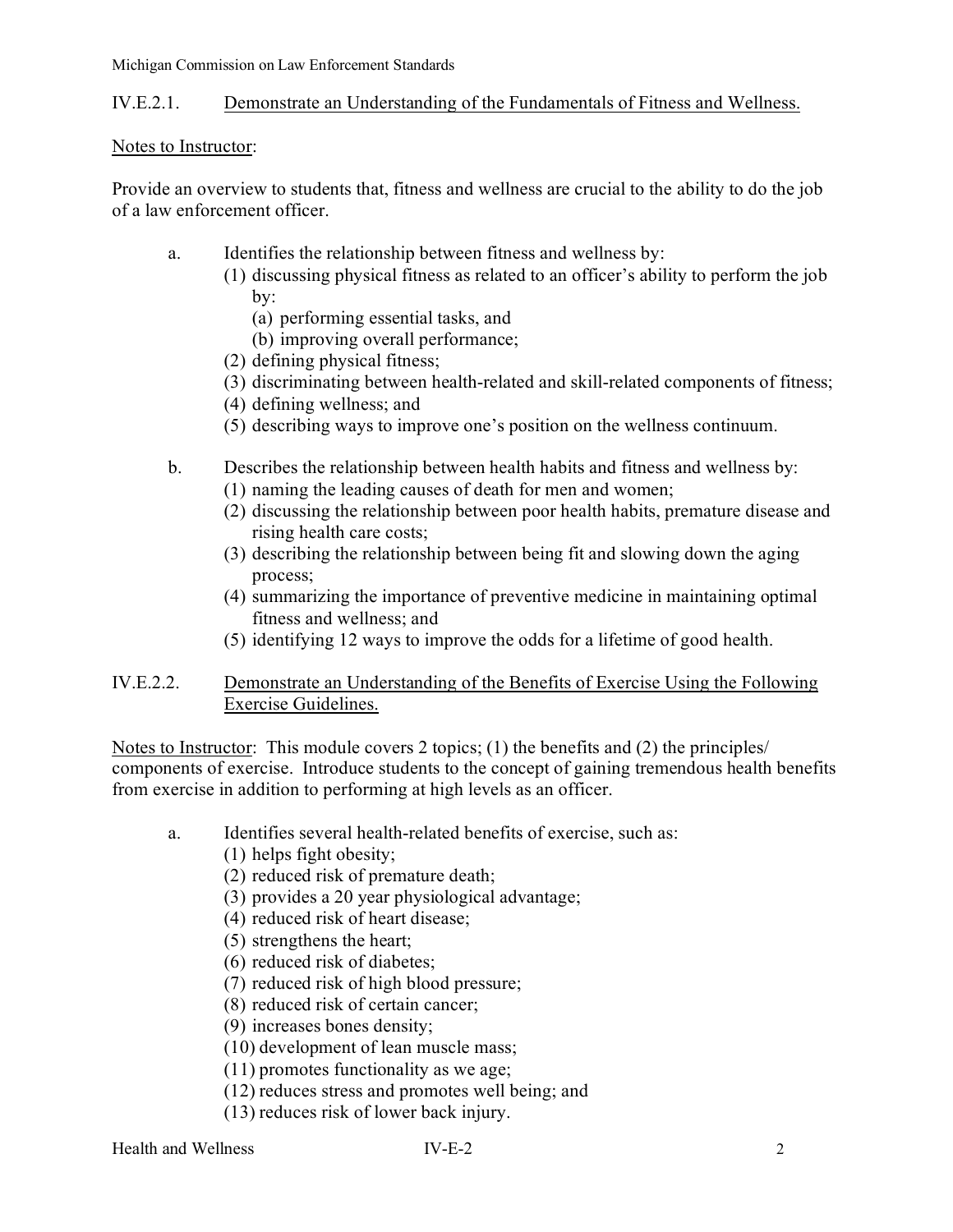### IV.E.2.2. Demonstrate an Understanding of the Benefits of Exercise Using the Following Exercise Guidelines

- b. Identifies the principles of exercise as:
	- (1) overload,
		- (2) progression, and
		- (3) specificity.
- c. Identifies the components of an exercise session to include:
	- (1) warm up,
	- (2) workout (strength, cardiovascular, and flexibility), and
	- (3) cool down.
- d. Defines thresholds of training as:
	- (1) frequency, how often one exercises;
	- (2) intensity, how hard one exercises; and
	- (3) time, how long one exercises.
- e. Identifies F.I.T. guidelines for:
	- (1) flexibility, 3 to 7 days/week,
	- (2) strength, 2 to 4 days/week, and
	- (3) cardiovascular 3 to 6 days/week, or most days of the week.

### IV.E.2.3. Demonstrate an Understanding of the 7 Major Coronary Risk Factors.

#### Notes to Instructor:

Provide an overview to students emphasizing that the risk of cardiovascular disease dramatically increases as officers age.

Student is to complete an assessment to determine their own coronary risk.

The RISKO Instrument (included in the Instructor Manual) can be obtained by contacting the American Heart Association (contact information is in the Instructor Manual resource material for the Coronary Risk Factors Module).

- a. Identifies the 4 types of cardiovascular disease including:
	- (1) coronary heart disease,
	- (2) cerebrovascular disease,
	- (3) congestive heart failure, and
	- (4) peripheral vascular disease.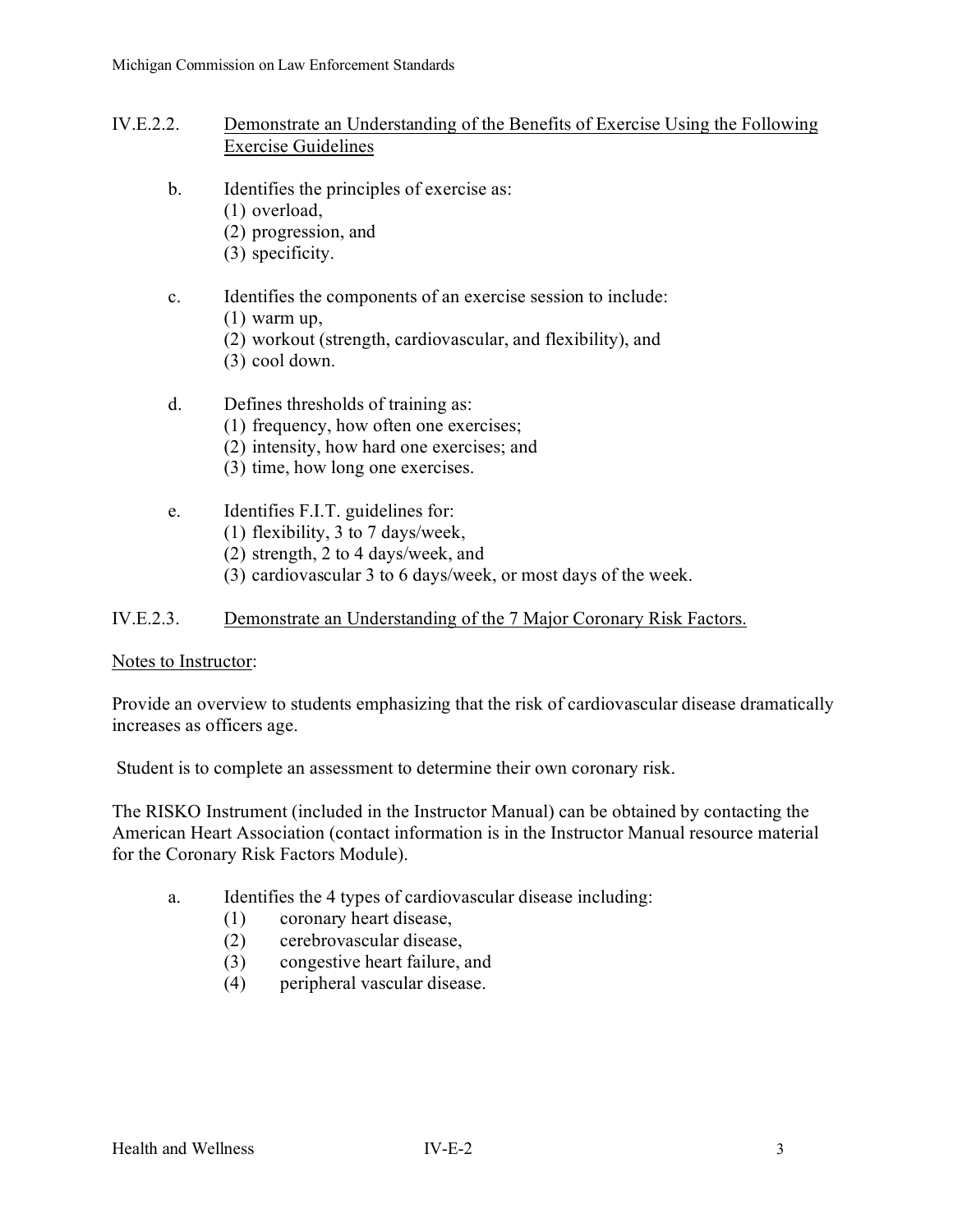- IV.E.2.3. Demonstrate an Understanding of the 7 Major Coronary Risk Factors.
	- b. Identifies the major coronary risk factors as:
		- (1) elevated cholesterol;
		- (2) hypertension;
		- (3) cigarette smoking;
		- (4) diabetes;
		- (5) family history;
		- (6) sedentary lifestyle; and
		- (7) obesity.
	- c. Identifies other contributing factors for coronary heart disease such as:
		- (1) triglycerides, and
		- (2) stress.
	- d. Identifies lifestyle and job-related factors that may make law enforcement officers at a greater risk for coronary heart disease, which are:
		- (1) inactive lifestyle,
		- (2) 16%-20% higher blood pressure,
		- (3) smoking at a greater rate, and
		- (4) stress of the job.

# IV.E.2.4. Demonstrate an Understanding of Stress and its Effect on the Body and an Officer's Performance.

Notes to Instructor: Provide an overview of how officers are affected by stress, particularly if chronic. Have students read the case study about Agent John and discuss it at the appropriate point in the slide presentation. At the end of the presentation, a relaxation experience can be provided to the students. A suggested script is included, and you may use one or more techniques in combination.

- a. Identifies factors in law enforcement that increase risk for stress.
- b. Defines stress with respect to:
	- (1) eustress and
	- (2) distress.
- c. Identifies physiological changes in the body in response to stress in three areas: (1) cerebral cortex of the brain, cognitive interpretation;
	- (2) limbic portion of the brain, emotional response; and
	- (3) endocrine system, release of stress hormones.
- d. Identifies various life events and daily hassles that cause stress.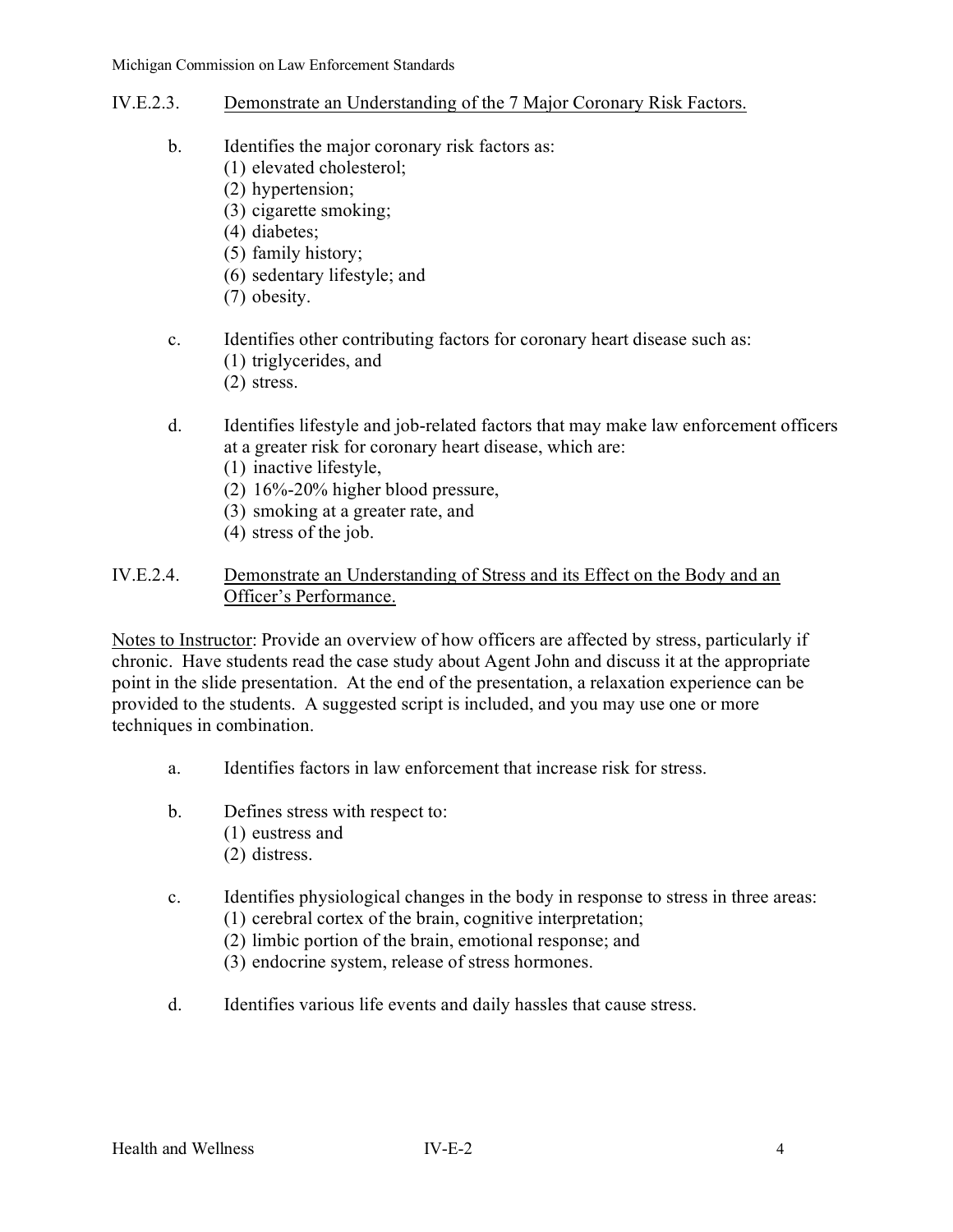- IV.E.2.4. Demonstrate an Understanding of Stress and its Effect on the Body and an Officer's Performance (continued).
	- e. Identifies the signs and symptoms of stress in four areas:
		- (1) physical,
			- (2) emotional,
			- (3) cognitive, and
			- (4) behavioral.
	- f. Identifies that Type H (Hate & Hostility) behavior and chronic stress is related to increased risk for illness and premature death.
	- g. Identifies various strategies to become resistant to the effects of stress including: (1) concept of hardiness,
		- (2) social and environmental strategies,
		- (3) cognitive and behavioral strategies, and
		- (4) modification of lifestyle.
	- h. Demonstrates a relaxation technique (e.g., tactical breathing, progressive muscle relaxation, etc.).
- IV.E.2.5. Demonstrate an Understanding of the Role of Basic Nutrients and Proper Diet.

#### Notes to Instructor:

Provide an overview to students with respect to the challenge officers face with irregular schedules to eat properly.

- a. Identifies reputable sources for nutrition information, such as:
	- (1) The American Heart Association, **[www.americanheart.org](http://www.americanheart.org/)**
	- (2) The American Cancer Society, **[www.cancer.org](http://www.cancer.org/)**
	- (3) The American Medical Association, and **[www.ama-assn.org](http://www.ama-assn.org/)**
	- (4) The American Diabetes Association. **[www.diabetes.org](http://www.diabetes.org/)**
- b. Identifies diseases related to poor nutrition including:
	- (1) high blood fats,
	- (2) high blood pressure,
	- (3) cardiovascular disease,
	- (4) cancer,
	- (5) type 2 diabetes,
	- (6) obesity, and
	- (7) osteoporosis.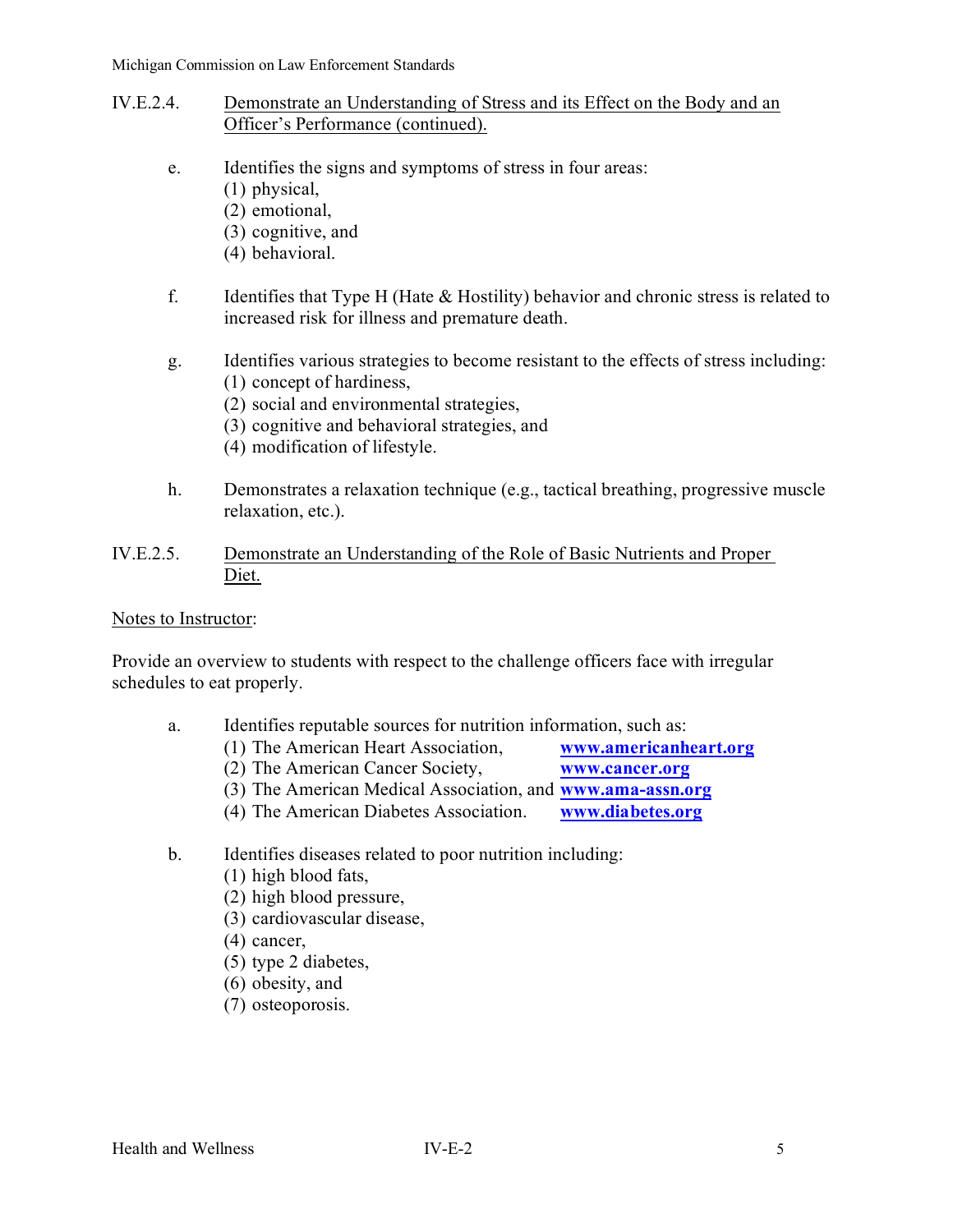- IV.E.2.5. Demonstrate an Understanding of the Role of Basic Nutrients and Proper Diet (continued).
	- c. Explains essential nutrients by:
		- (1) differentiating between simple and complex carbohydrates;
			- (2) explaining what percentage of the diet should be composed of each of the following:
				- (a) carbohydrates,
				- (b) fats, and
				- (c) proteins;
			- (3) describing the importance of dietary fiber;
			- (4) identifying the three types of fat to include:
				- (a) saturated,
				- (b) monounsaturated, and
				- (c) polyunsaturated;
			- (5) summarizing the function of RDAs;
			- (6) explaining the difference between water soluble and fat-soluble vitamins;
			- (7) defining the function of antioxidants; and
			- (8) identifying concerns with dietary supplements being in an unregulated industry.
	- d. Explains how the Food Guide Pyramid is used for dietary guidance in the areas of:
		- (1) breads and grains,
		- (2) fruits and vegetables,
		- (3) milk and dairy,
		- (4) meats and proteins, and
		- (5) fats and sugars.
- IV.E.2.6. Demonstrate an Understanding of the Balance of Energy Needed to Maintain Proper Weight through Strategies that Assist in Weight Loss and Weight Control.

Notes to Instructor: Provide an overview of the importance of weight control for officers throughout their careers not only for important health reasons but for physiological preparedness and professional appearance as well.

- a. Describes occupational factors that may contribute to why law enforcement officers may be overweight or even obese (e.g., work schedule, limited choice of eating establishments, etc.).
- b. Identifies reasons why appropriate levels of body fat are important for health, such as, energy balance, calorie control and exercise.
- c. Identifies several methods for determining overweight including:
	- (1) height/weight tables,
	- (2) body mass index,
	- (3) fat patterning, and
	- (4) body composition.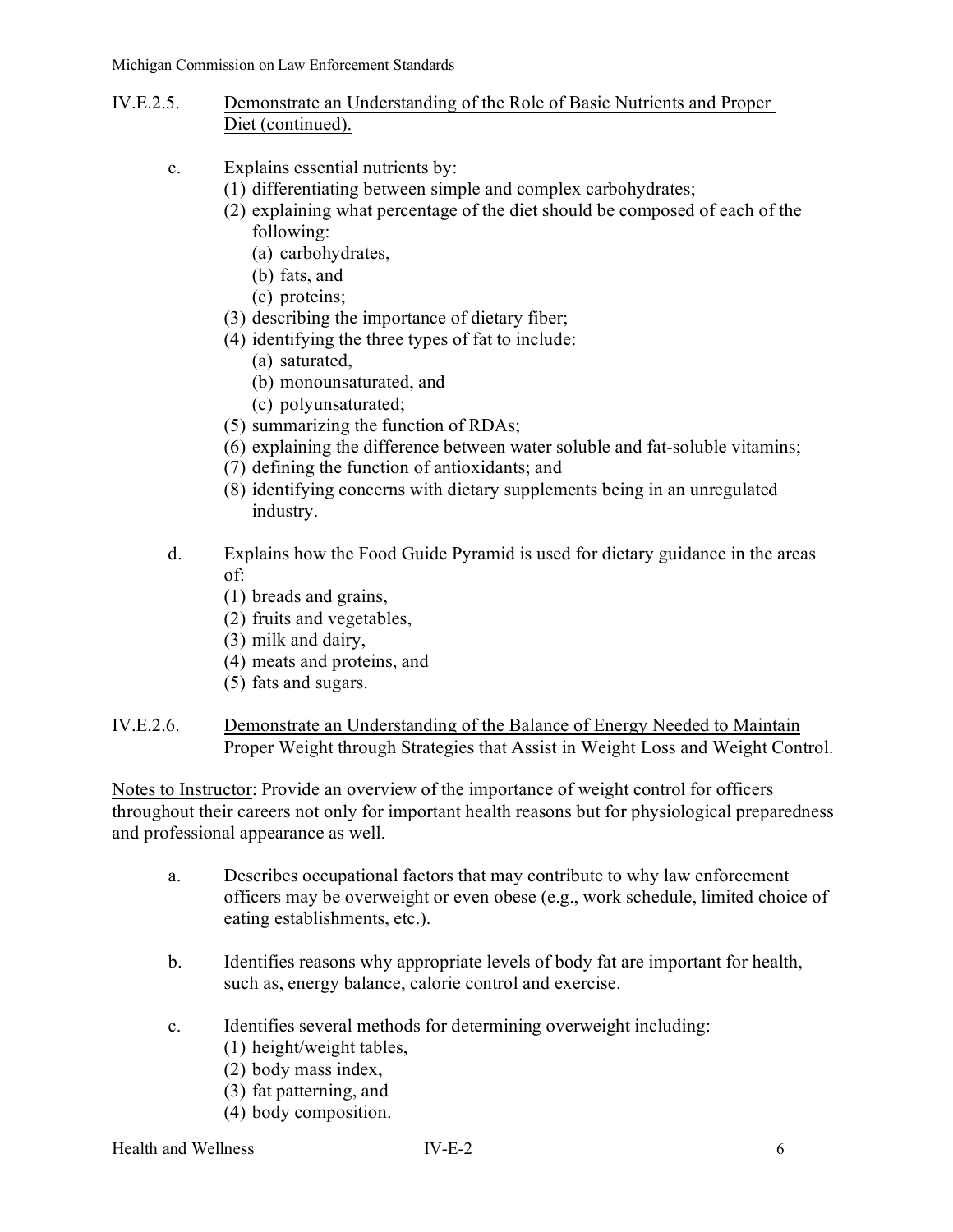- IV.E.2.6. Demonstrate an Understanding of the Balance of Energy Needed to Maintain Proper Weight through Strategies that Assist in Weight Loss and Weight Control (continued).
	- d. Describes the concept of energy balance and how to calculate for weight loss based on this concept by:
		- (1) calculating caloric need,
		- (2) calculating energy expenditure, and
		- (3) calculating appropriate weight loss using modest caloric restriction and increased activity levels.
	- e. Identifies the three-pronged approach to the treatment of being overweight as: (1) diet,
		- (2) exercise, and
		- (3) behavior modification.
	- f. Identifies practical recommendations for weight loss or weight control including: (3) healthy eating according to:
		- (a) dietary guidelines,
		- (b) Food Guide Pyramid, and
		- (c) 5-a-day campaign;
		- (4) physical activity; and
		- (5) behavior modification.

### IV.E.2.7. Demonstrate an Understanding of the Factors that Contribute to Lower Back Pain.

Notes for Instructor: Provide an overview to the students regarding the importance of maintaining a healthy back throughout their career. After the slide presentation, have the students participate in selected exercises to maintain a healthy back (suggestions are included in the text).

- a. Identifies the increased risk for lower back pain for officers, such as:
	- (1) sedentary nature of work tasks,
	- (2) low fitness levels,
	- (3) wearing duty gear around the waist,
	- (4) sitting in vehicles, and
	- (5) standing for long periods of time.

# b. Identifies functional implications of lower back pain as:

- (1) disability,
- (2) dysfunction,
- (3) absenteeism, and
- (6) decreased productivity.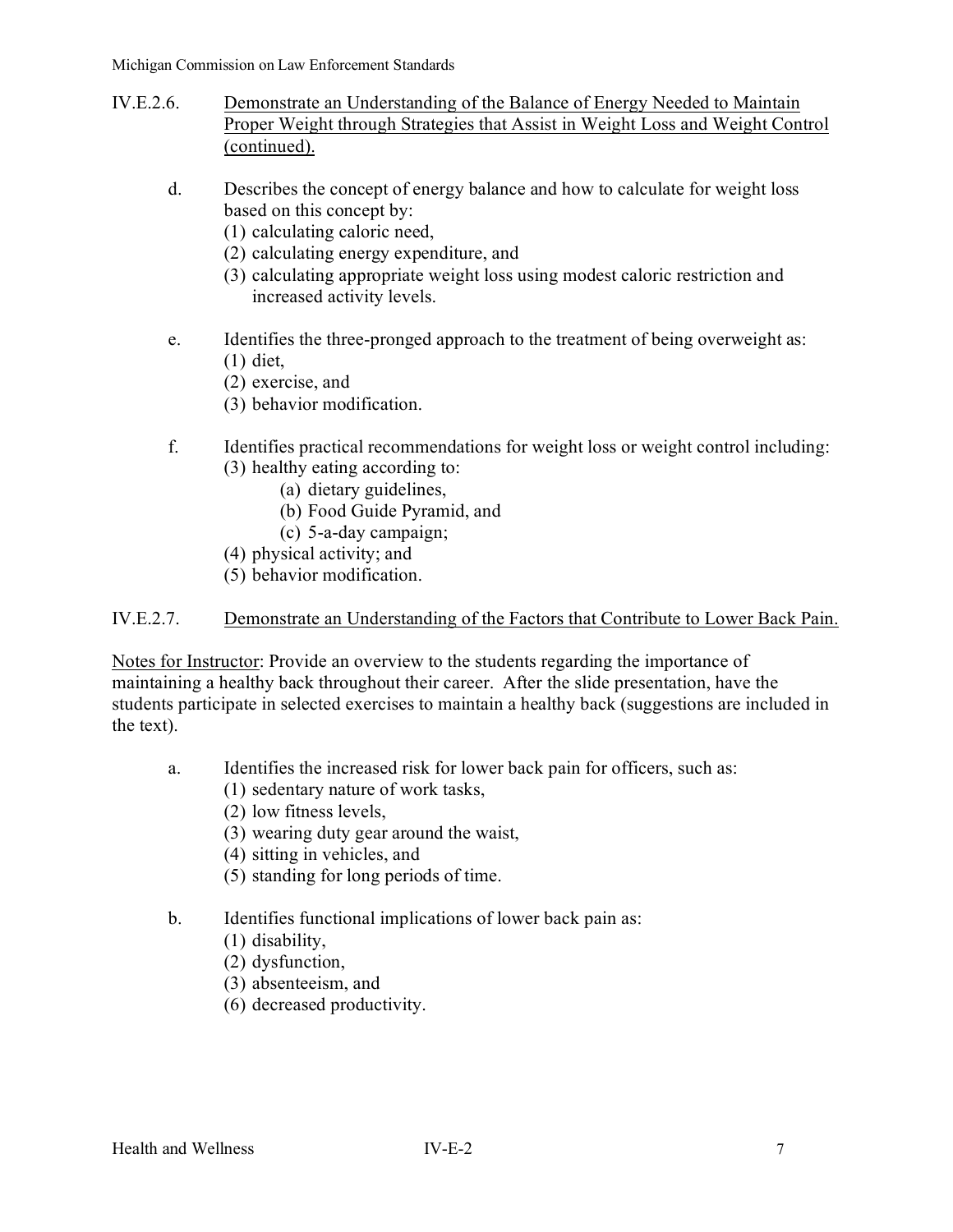- IV.E.2.7. Demonstrate an Understanding of the Factors that Contribute to Lower Back Pain (continued).
	- c. Identifies structures of the spine including:
		- (1) vertebrae,
			- (2) discs,
			- (3) spinal nerve,
			- (4) arteries,
			- (5) ligaments, and
			- (6) musculature.

# d. Describes the components of proper body alignment and good posture as:

- (1) the head should be centered over the shoulders;
- (2) the shoulders should be centered over the hips;
- (3) the hips should be centered over the knees; and
- (4) the knees should be centered over the feet.
- e. Identifies postural problems and how to correct them regarding:
	- (1) rounded shoulders (kyphosis), stretch the pectorals and strengthen the upper back; and;
	- (2) sway back (lordosis), stretch the lower back and strengthen the abdominals.
- f. Identifies preventive care for lower back problems including:
	- (1) using proper exercise technique;
	- (2) lifting objects appropriately;
	- (3) using flexibility/strength exercises to maintain a healthy back; and
	- (4) using the duty belt properly to minimize low back pain.
- IV.E.2.8. Demonstrate an Understanding of the Factors in Exercise Adherence and Strategies to Increase Adherence.

# Notes to Instructor:

Provide an overview to students that emphasizes the importance of sticking with an exercise program after they leave the academy. After the slide presentation, have the students work in pairs to prepare a sample behavior contract.

a. Identifies exercise adherence as a major problem particularly with incumbent officers.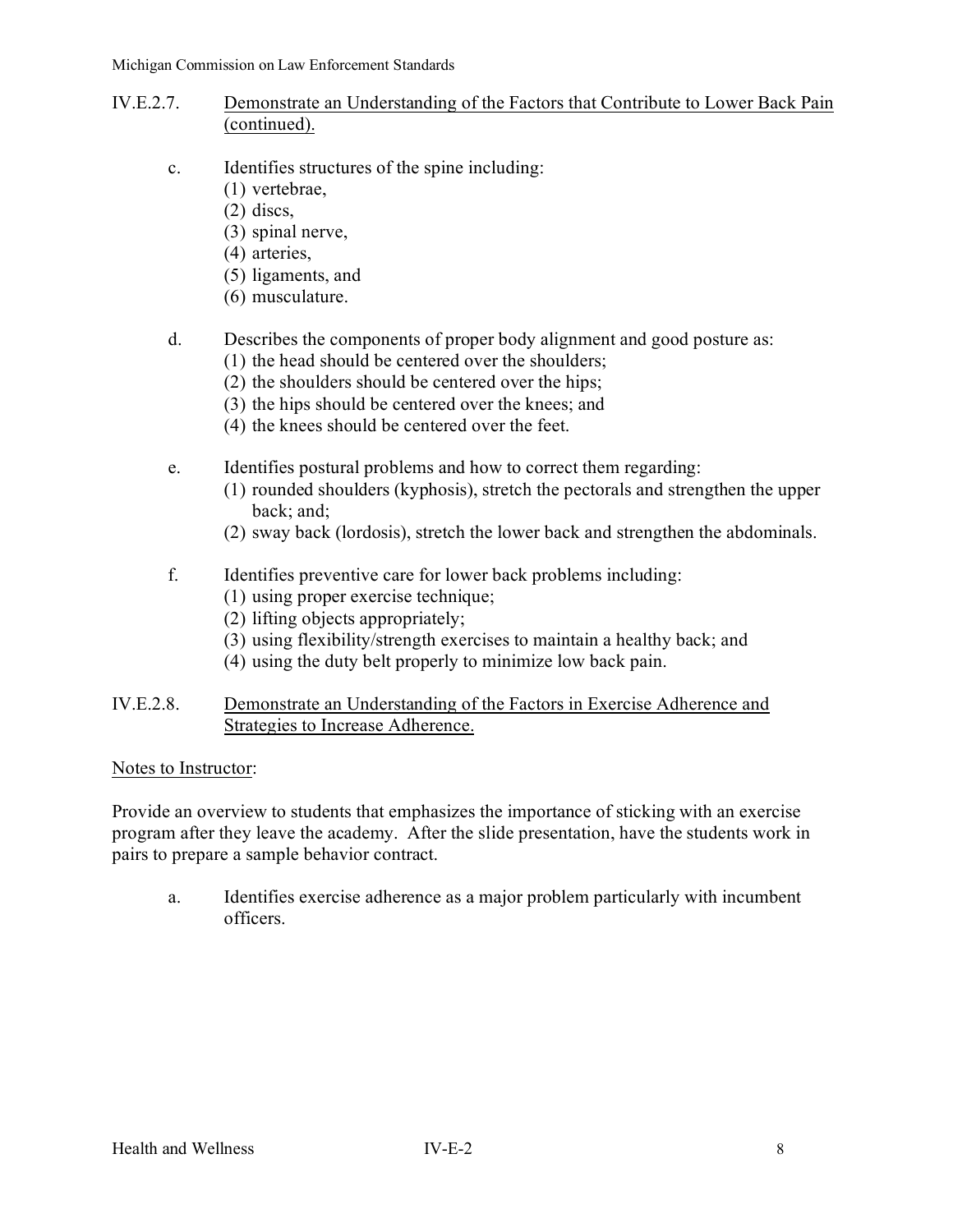- IV.E.2.8. Demonstrate an Understanding of the Factors in Exercise Adherence and Strategies to Increase Adherence (continued).
	- b. Identifies reasons for exercising, such as:
		- (1) health/fitness,
		- (2) fun/enjoyment,
		- (3) relaxation,
		- (4) challenge,
		- (5) social,
		- (6) appearance, and
		- (7) competition.

### c. Identifies reasons for not exercising, such as:

- (1) lack of time,
- (2) inconvenient,
- (3) does not enjoy it,
- (4) poor health/unfit,
- (5) lack of facilities,
- (6) weather, and
- (7) misconceptions.
- d. Identifies factors affecting exercise adherence:
	- (1) predisposing factors,
		- (a) knowledge,
		- (b) beliefs,
		- (c) confidence,
		- (d) motivation, and
		- (e) experience;
	- (2) enabling factors,
		- (a)motor skills,
		- (b) fitness level,
		- (c)facilities/equipment, and
		- (d) self-monitoring techniques;
	- (3) reinforcing factors.
		- (a) family,
		- (b) friends,
		- (c) success,
		- (d) doctor, and
		- (e) societal norms.
- d. Identifies the stages of behavioral change as:
	- (1) pre-contemplation,
	- (2) contemplation,
	- (3) preparation,
	- (4) action, and
	- (5) maintenance.